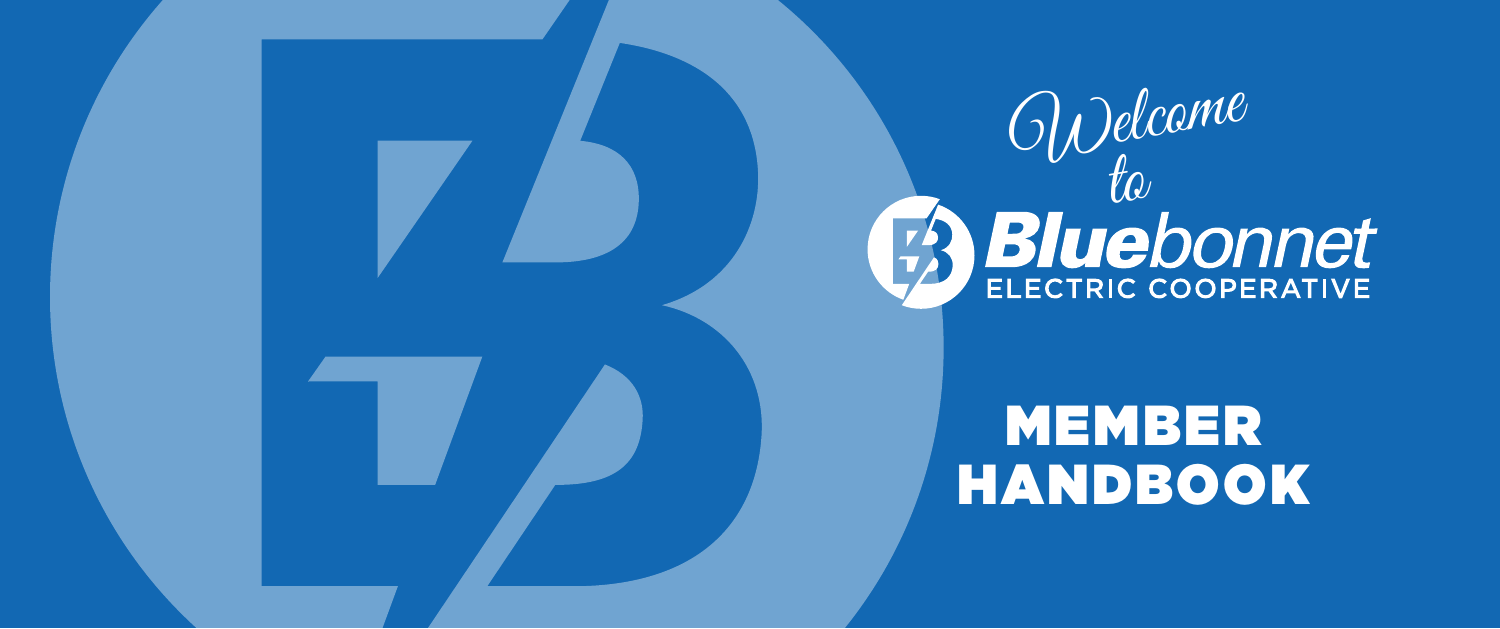

2

# About Bluebonnet

This handbook contains important information about your electric cooperative. Please read and keep it handy for future reference.

Bluebonnet Electric Cooperative is a member-owned electric service provider. Distribution cooperatives such as Bluebonnet buy electricity from wholesale providers and arrange for its transmission and distribution to members through the co-op's power lines.

Covering 3,800 square miles, Bluebonnet is one of the largest electric cooperatives in Texas and one of the oldest, having served residents in all or part of 14 Central Texas counties since 1939.

Being a co-op member has benefits. At Bluebonnet's Annual Meeting every May, members/owners elect the 9-member Board of Directors who govern the cooperative. Also, Bluebonnet shares with its members any money it collects above what is required to

run the business. The money, similar to dividends paid to a company's shareholders, is called capital credits.

Most of Bluebonnet's employees are Bluebonnet members. Those employees have a vested interest in the cooperative and live and work by Bluebonnet's values.

*Members of Bluebonnet Electric Cooperative agree to purchase electric service from Bluebonnet and to comply with, and be bound by, the Articles of Incorporation, the Tariff, the Bylaws, the member handbook and any and all policies and procedures of Bluebonnet.*

Bluebonnet's Tariffs and Bylaws may be accessed at bluebonnet.coop/document-center.

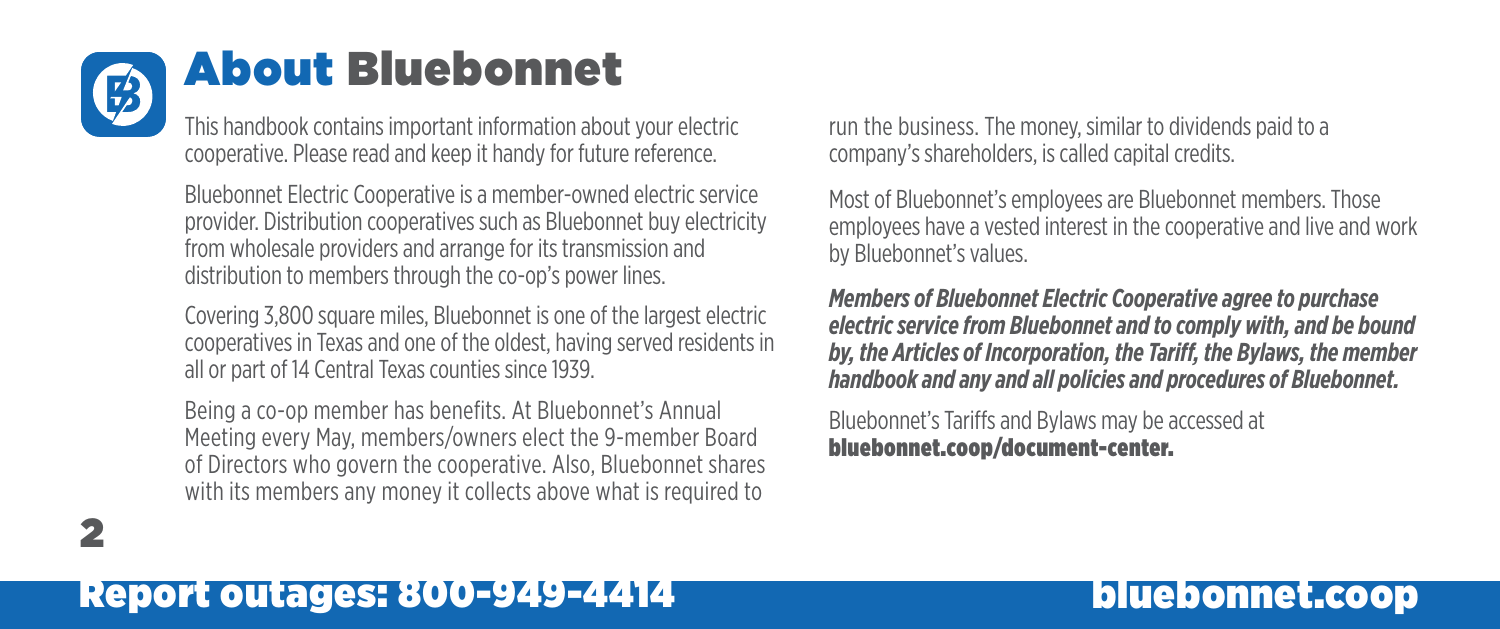# Member Agreement

All members who need power at a new location where there are no Bluebonnet poles, lines or equipment must sign Bluebonnet's Member Agreement. Any new or current members wanting to add a meter to their account or take over an existing meter must also sign a member agreement. Service cannot be completed until the agreement is signed.

The agreement must be signed electronically, either by email or by visiting one of the co-op's member service centers.

Find a sample copy of the agreement in English and Spanish at bluebonnet.coop/document-center and scroll down to the "General information" section.

If you have questions or need assistance, call member services at 800-842-7708.



# Starting electric service

If you are in Bluebonnet's service territory, you can apply for co-op membership and electric service by calling Bluebonnet member services at 800-842-7708 or by visiting any of Bluebonnet's five member service centers in Bastrop, Brenham, Giddings, Lockhart and Manor. Additionally, you can request service online at **bluebonnet.coop** by clicking on "Start/stop service" from the top of any page.

To connect service at a location where our power is already available, please allow one business day's notice.

To start new service in a location where no electric service is available, call 800-842-7708 and select option 3. We will work with you to determine where poles, lines and equipment should be placed, provide an estimate for material costs, and construct the job after your payment for material is made.

3

Applicable fees may be paid with cash, check, money order or credit/debit card.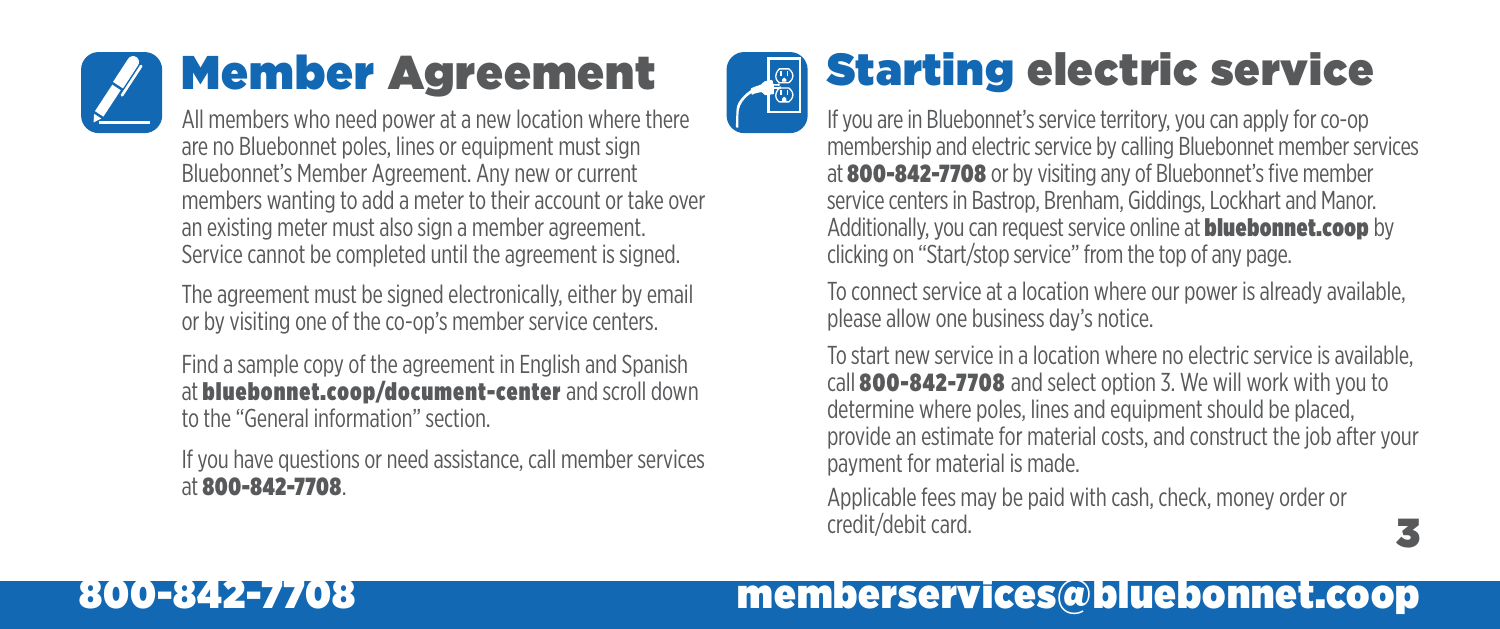

4

A deposit may be required to start residential and commercial service. For more information, call **800-842-7708**.

### Return of deposit

Deposits accrue interest at a rate established annually by the Public Utility Commission of Texas. Interest will be credited to individual electric accounts monthly. All deposits are refunded to your account after 12 consecutive billings as long as the member has not had more than one late payment or had service discontinued due to nonpayment. If electric service was discontinued, any outstanding balance is deducted from the deposit.

# Privacy policy

The Federal Trade Commission's Red Flags Rule, passed in November 2007, requires certain businesses that maintain covered accounts, including utilities, to implement a written identity-theft prevention program designed to detect the "red flags" of identity theft in day-today operations and establish a program to identify, prevent and mitigate its damage.

Because Bluebonnet maintains accounts for its members and allows the members to pay for service after it has been rendered, it is considered a creditor and is subject to the Red Flags Rule.

For questions about Bluebonnet's privacy policy, call 800-842-7708 or write to **Bluebonnet Electric Cooperative, P.O. Box 729, Bastrop, Texas 78602**. You may request a printed copy or find information online at **bluebonnet.coop**. Click on "Privacy and Legal" in the bottom of any page on the website.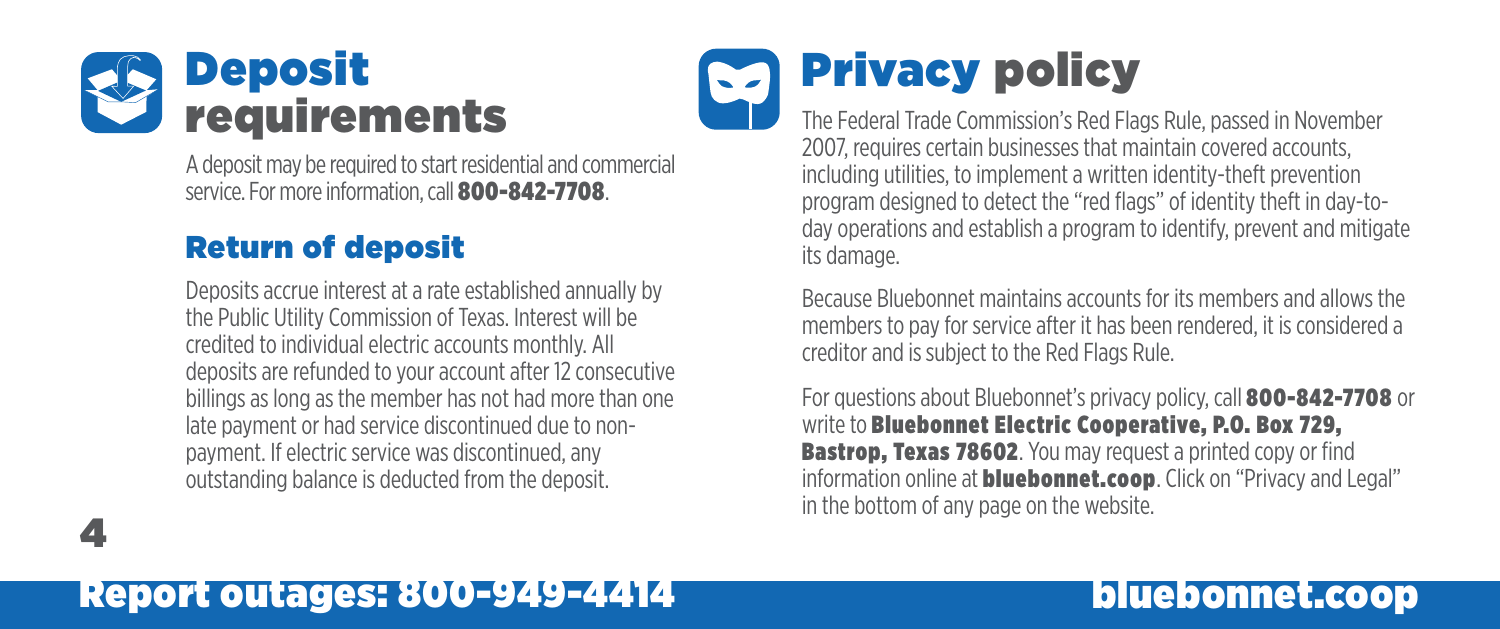

#### Seven ways to make a payment

1) Online at **bluebonnet.coop** (Learn how to create an online account on page 10).

2) Through an **automatic payment** plan which you can set up online or through our automated phone system with a MasterCard, Visa, Discover, American Express or bank draft.

**3)** On Bluebonnet's free **mobile app** for iPhone and Android smartphones, available in the App Store or on Google Play.

4) By calling 800-842-7708 to use our automated voice recognition system or to speak to a member service representative from 8 a.m. to 5 p.m., Monday through Friday.

**5)** At one of five Bluebonnet **member service centers**, which accept cash, check, money order or credit/debit card.

6) By mail to Bluebonnet Electric Cooperative, Inc., P.O. Box 240, Giddings, TX 78942. Include your Bluebonnet account number on your check. No cash please — Bluebonnet is not responsible for cash sent via mail.

**7)** In a payment **drop box** at a member service center. No cash please — Bluebonnet is not responsible for cash left in the boxes.

### Paperless billing

To sign up, log in to your account at **bluebonnet.coop** and click the "My Profile" tab, then the "Update My Paperless Settings" tab. Toggle the "Paperless" button to "ON," and click "Yes." On our mobile app, log in, click the "More" tab at the bottom, click "Settings," then "Paperless Billing." Toggle the button to the left, and click "Yes." If you have any questions or need assistance, call member services at 800-842-7708.

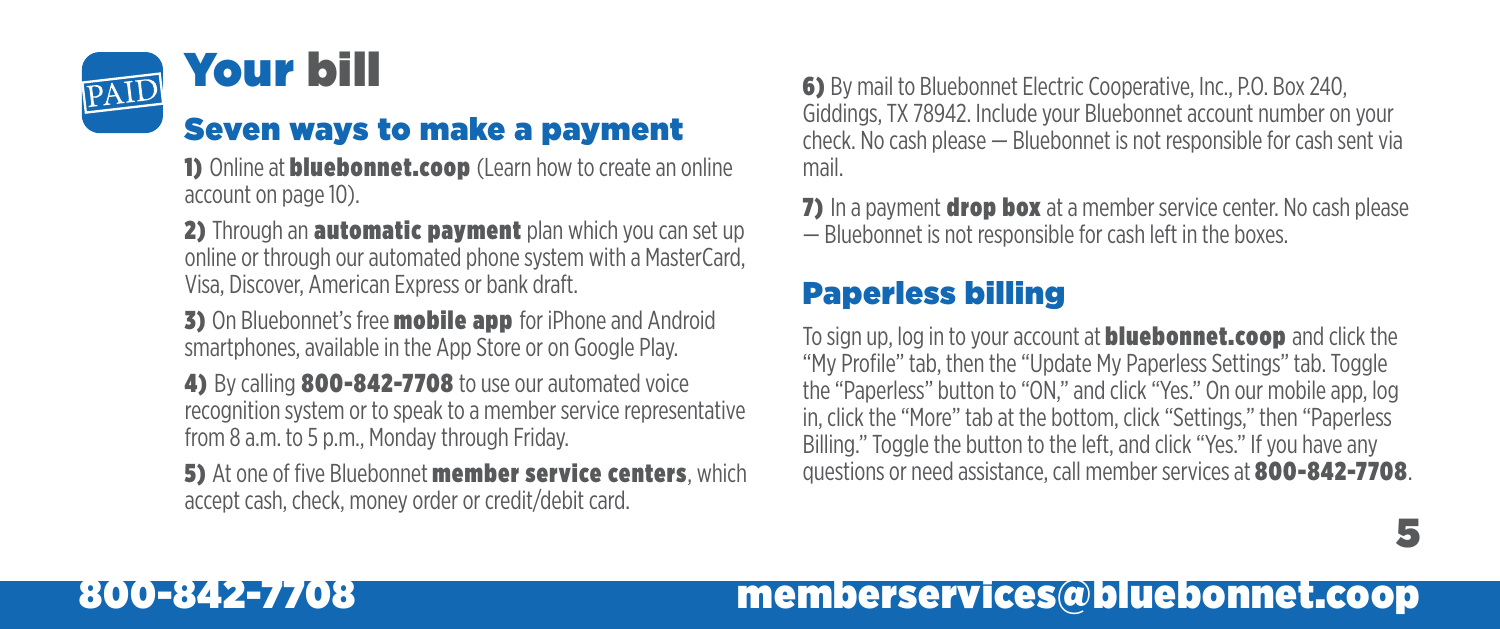

A member has 16 days from the date the monthly bill is issued to pay. That payment due date is noted on the bill. Payments received after 16 days are considered delinquent and will result in a late payment fee. If the payment is delinquent, Bluebonnet will send a notice by mail about possible discontinuation of service. Once that notice is issued, the member has 10 days to pay his or her electric bill or service may be discontinued.

If electric service is discontinued because a bill was not paid, service will not be reconnected until the member pays the full amount owed, in addition to a service interruption fee and a deposit, if applicable. Reconnect payments may be made 24/7 by logging in at bluebonnet.coop or on our mobile app or by calling 800-842- **7708** (option 2, then follow the prompts). Payments may also be made at a member service center during normal business hours.



# Payment assistance

The State of Texas Comprehensive Energy Assistance Program offers aid for those who need help paying their electric bill. A list of providers is available at **tdhca.state.** tx.us/community-affairs.

Information is also available on our website. Go to bluebonnet.coop/assistance.

### Report outages: 800-949-4414 bluebonnet.coop

6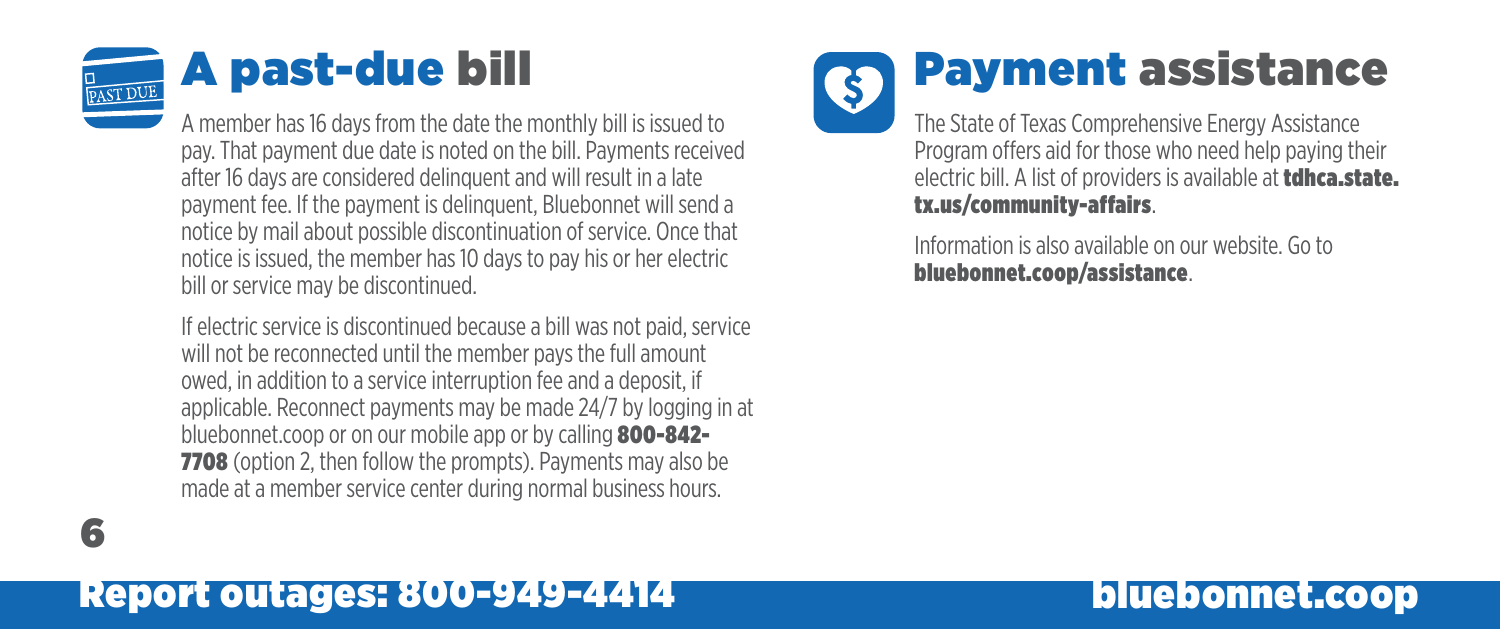

Members should provide the following information in person at a Bluebonnet member service center or by calling 800-842-7708:

- The service address, Bluebonnet account number or meter number;
- $\bullet$  Two forms of personal identification;
- $\bullet$  The date electric service should be discontinued; and
- A forwarding address and telephone number.

Online, click "Start/stop service" from the top of any page and fill out the "Stop service" form. Your request will be complete after a Bluebonnet member service representative contacts you.

To cancel electric service, please allow one business day's notice.



Bluebonnet provides equal employment opportunities to all employees and applicants without regard to protected status: race/ ethnicity, color, national origin, ancestry, sex/gender, gender identity/expression, sexual orientation, marital/parental status, pregnancy/childbirth or related conditions, religion, creed, age, disability, genetic information, veteran status, or any other protected status.

Additionally Bluebonnet is committed to employ and advance in employment qualified minorities, women, individuals with disabilities, and protected veterans (including, but not limited to, disabled veterans, recently separated veterans, Armed Forces service medal veterans, and active duty wartime or campaign badge veterans). Equal Employment Opportunity is the law.

7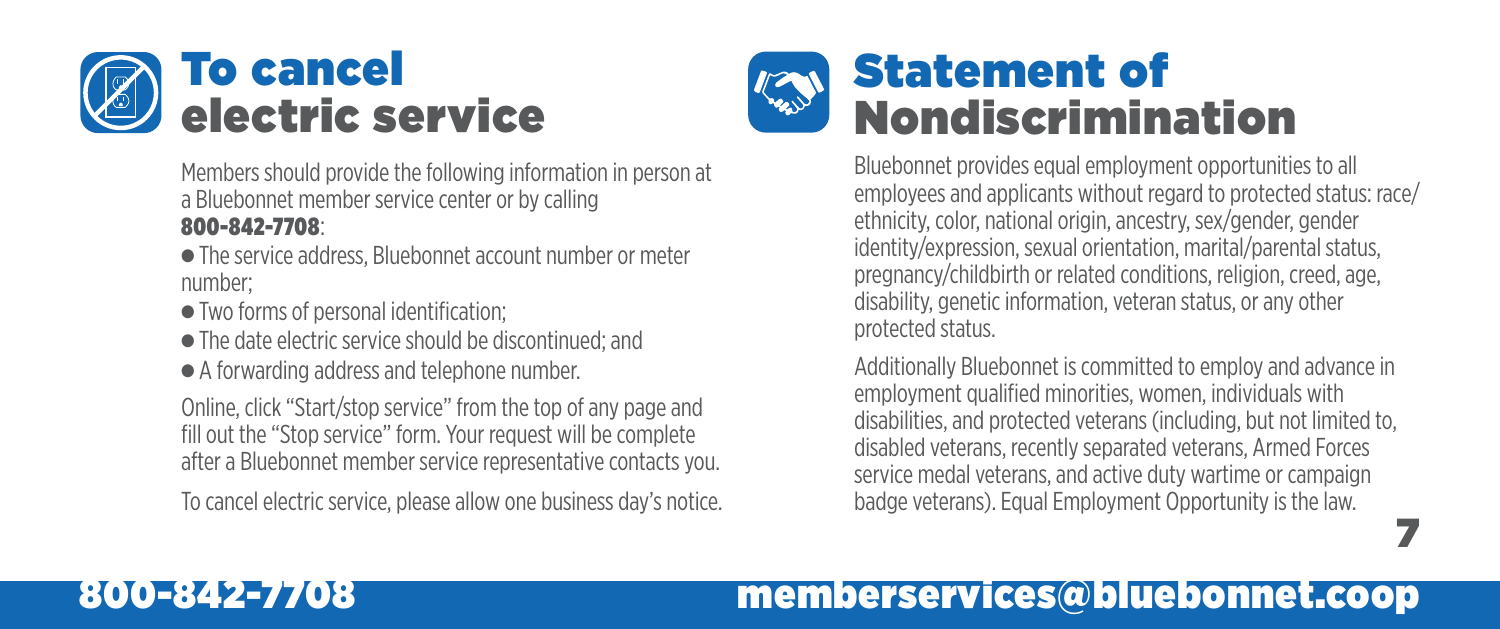

1) Call 800-949-4414. Our automated system is available 24 hours a day, every day.

2) On our **mobile app**. Download the app on your iPhone or Android smartphone.

**3)** Go to **bluebonnet.coop** and click on "Report outage" at the top of any page.

4) Members with a cell phone on file are automatically enrolled in Bluebonnet's Outage Alerts text service. Save 85700 in your phone, perhaps as "Bluebonnet" outages." Then, you can text OUT to report an outage, **STATUS** to request an update. HELP to get more information, **STOP** to quit and **BBOUTAGE** to re-enroll.



## Planned outages

Bluebonnet's more than 12,000 miles of power lines require ongoing maintenance. Occasionally, power must be interrupted to homes and businesses to allow our crews to work safely, effectively and efficiently. A member who will be impacted by a planned outage should receive an automated call informing them about the outage in advance. There will also be information about these planned outages on **bluebonnet.coop** and on the cooperative's social media pages.

# Tree trimming

To maintain safe and reliable electric service, Bluebonnet trims trees and removes vegetation too close to power lines within our easements or rights-of-way. Trees near power lines can contribute to outages and, in some instances, be dangerous. To request tree trimming or to report a hazard, call 800-842-7708, visit a member service center or go to bluebonnet.coop/tree-trimming.

## Report outages: 800-949-4414 bluebonnet.coop

8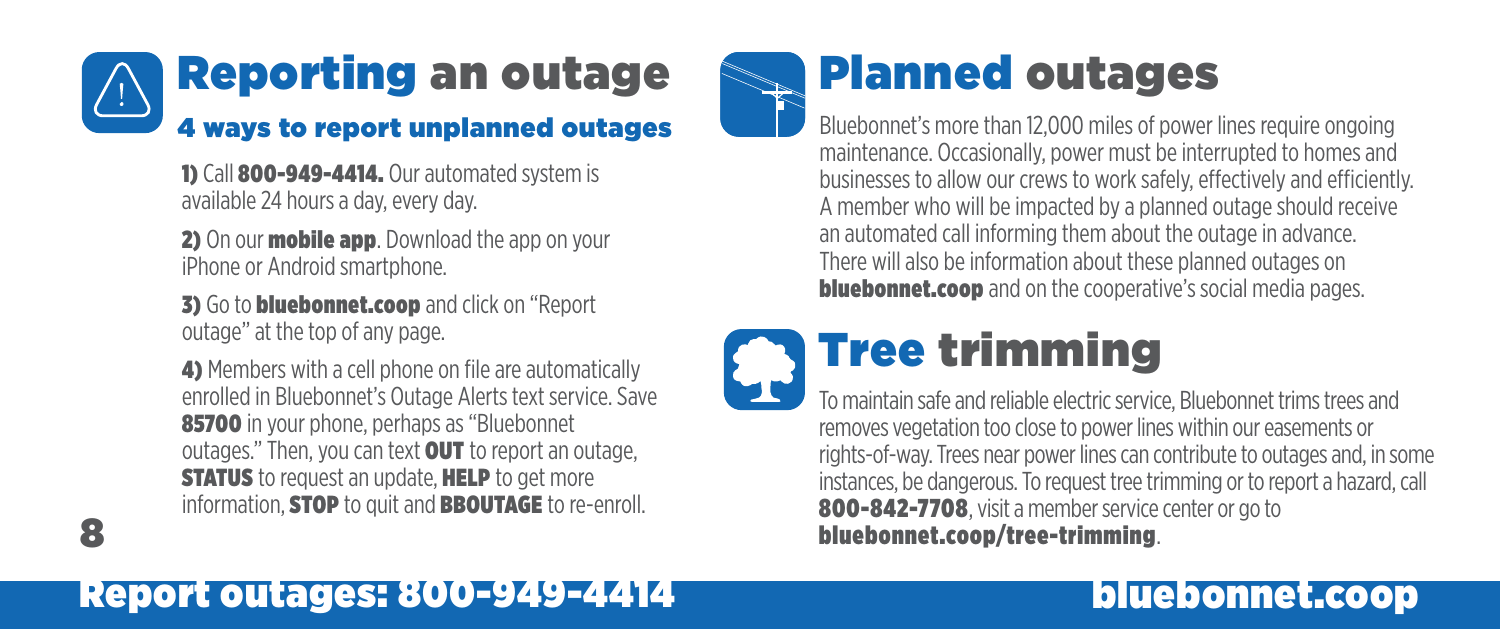

Tampering with Bluebonnet's metering or electrical equipment is illegal, dangerous and costly to all Bluebonnet members. If you suspect someone is tampering with a Bluebonnet meter or other electrical equipment, call 800-842-7708, visit a Bluebonnet member service center or email memberservices@bluebonnet.coop.

#### Meter loops

Bluebonnet provides specifics about amp size and meter loop requirements for requested electric service. A meter loop may be purchased from Bluebonnet or members may provide their own. Should a member provide his or her own meter loop, it is their responsibility to ensure the meter loop is at the job site and completely assembled according to Bluebonnet specifications. This must be done before construction of electric service or upgrades to service begin.

A list of meter loop specifications is available at member service centers and at **bluebonnet.coop/document-center**. Scroll down to the "Meter loop specifications, line extensions, renewable energy" section.

### Automatic meter reading

Bluebonnet installs meters that are read electronically, eliminating the need for Bluebonnet personnel to enter a member's property to read the meter.



# Member wiring

9 *YOU RELEASE Bluebonnet from any and all liability for damage that may occur from your defective wiring or from Bluebonnet's failure to inspect such wiring, and you INDEMNIFY and hold Bluebonnet harmless from any and all such liability.*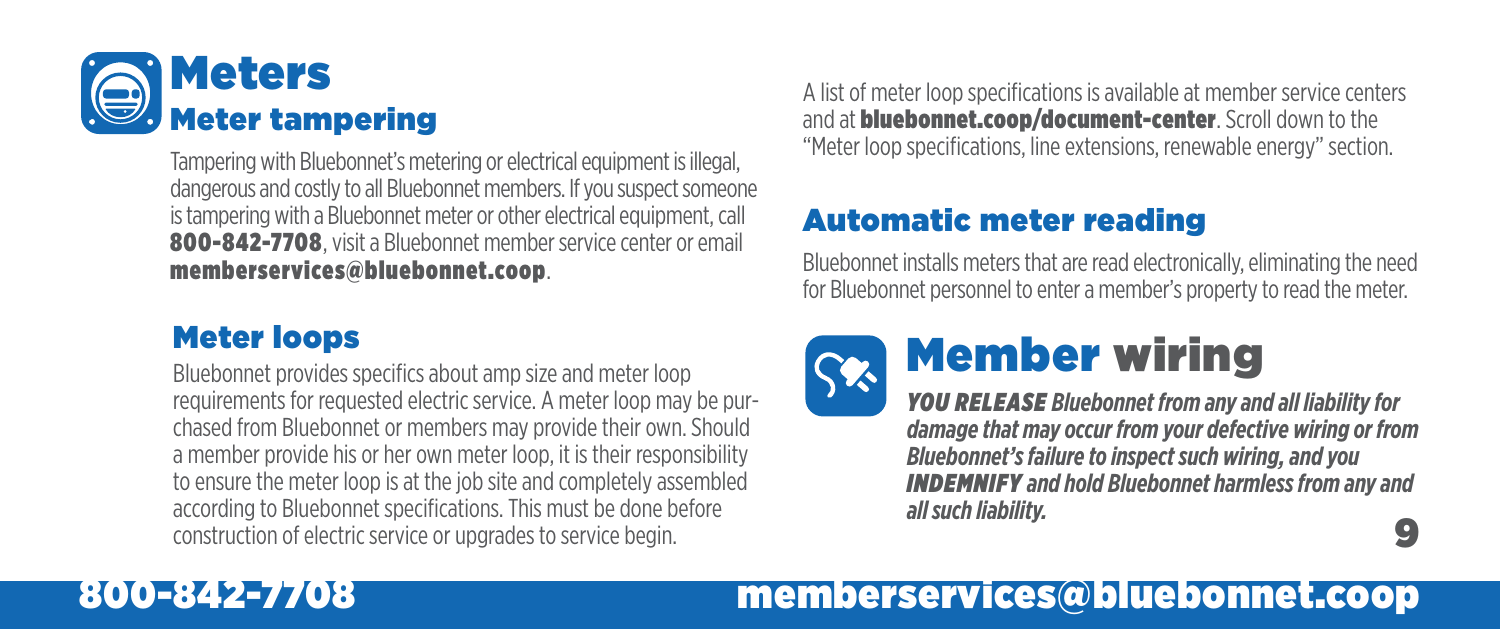### Bluebonnet.coop and our mobile app  $\mathbf{L}$

Our website and free mobile app let you do business with Bluebonnet anytime, anywhere.

Create an online account to track your energy use, pay your bill and report outages.

At **bluebonnet.coop**, in the top right corner of any page, simply click on "Log in," then click "Don't have an online account? Register now," and follow the prompts.

Download the Bluebonnet app on your smartphone or mobile device from Apple's App Store or Google Play. On the app's launch screen, click on "Don't have an online account? Register now."

For either sign-up method, you will need your account number. Find it on your bill or by calling member services at 800-842-7708.

### Your digital dashboard

After logging in at **bluebonnet.coop**, you will see quick links on the left, including "Pay My Bill" and "View Usage." Your Account Overview is in the middle, and key communications and alerts are on the right. On the app, you'll find quick links at the top, your Account Overview and your Usage Overview.

#### Billing & payments

The "Billing & Payments" tab (or "Bill & Pay" on the app) shows current billing details. You can also enroll in automatic payments, view your billing and payment history, or request a payment extension. To store a payment method, go to the "My Profile" tab (or "More," then "Settings" on the app).

#### Other features

To update your contact information or set up paperless billing, click on the "My Profile" or "Notifications" tab (or "More," then "Settings" on the app).

## Report outages: 800-949-4414 bluebonnet.coop

10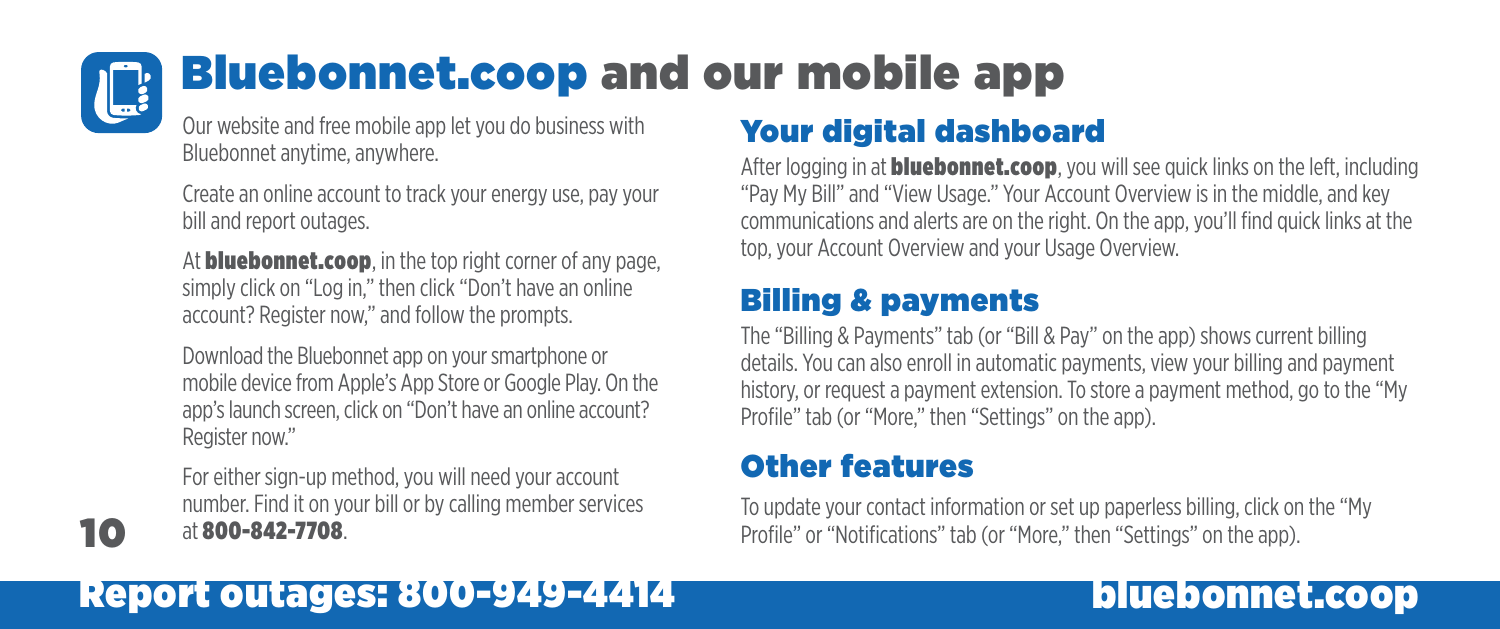# Connect with Bluebonnet



#### bluebonnet.coop

Do business 24/7 with our virtual member service center. Create an online account, pay your bill, study your energy use, report outages, set up automatic payments, sign up for paperless billing, request services and more.



#### Outage viewer

Track the number, size, location and status of outages in real time across our service area on the outage tracker at outage.bluebonnetelectric.coop:82



#### Texas Co-op Power magazine

Monthly news and features about the cooperative and its service area are featured on Bluebonnet's blue-bordered pages in the center of Texas Co-op Power Magazine, which is mailed to all co-op members at no cost. Downloadable pdfs are available at **bluebonnet.coop/tcp**.



### Social media

Get updates on Facebook and Twitter about major power outages, emergency alerts, Bluebonnet news, photos, interesting energy information and moneysaving tips.

Facebook: @BluebonnetElectric

Twitter: @BluebonnetCoop

Instagram: @bluebonnetelectric

**YouTube: Bluebonnet Coop** 

LinkedIn: bluebonnet-electric-cooperative-inc-

11